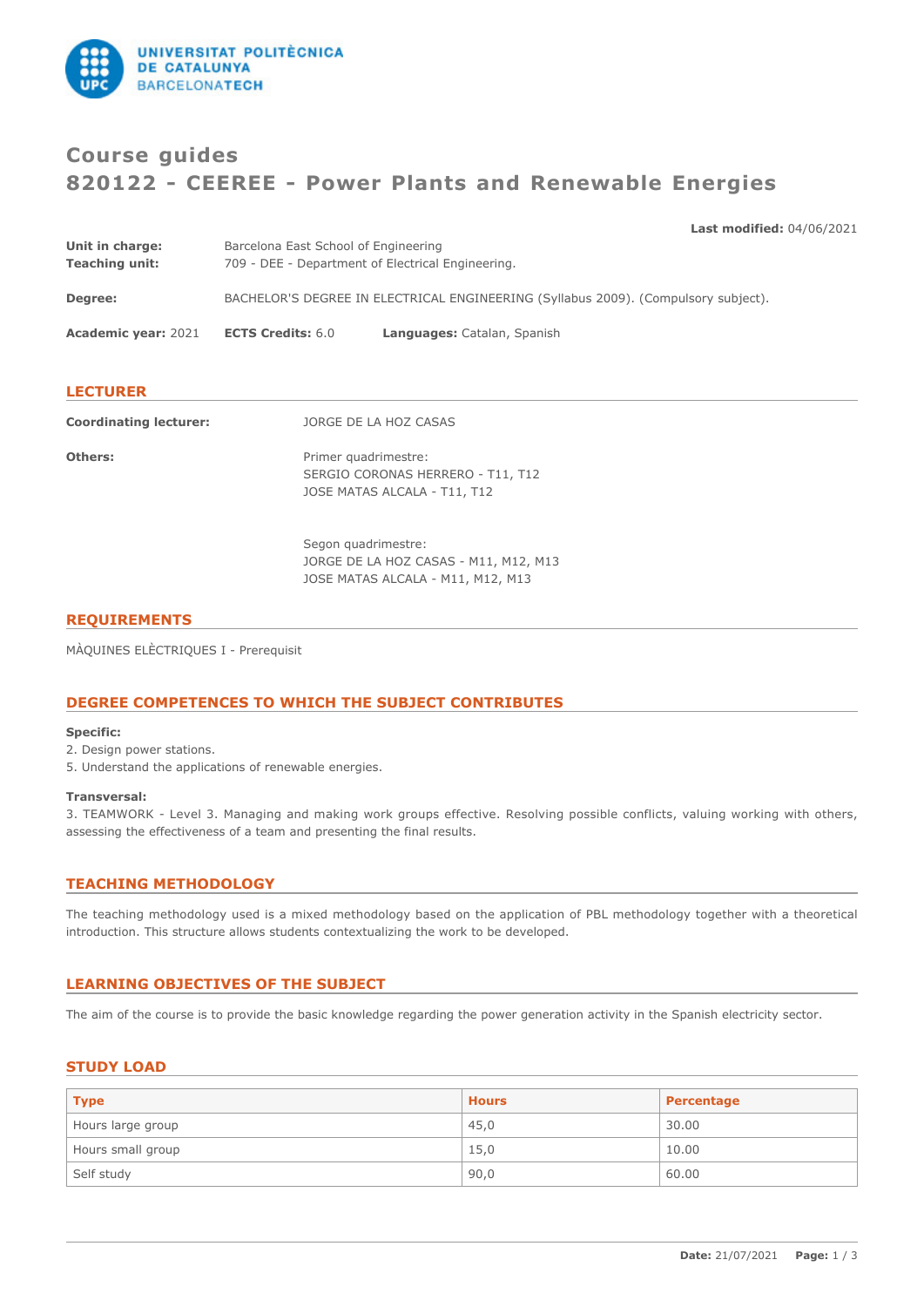

### **Total learning time:** 150 h

# **CONTENTS**

**(ENG) Introduction to the electricity production activity**

**Description:**

\* \*

### **Specific objectives:**

The European framework The main figures of the electricity generation in Spain The Spanish framework. The evolution of energy prices and their implications

**Full-or-part-time:** 7h 30m Theory classes: 3h 30m Self study : 4h

### **(ENG) Electricity production. Technical aspects**

#### **Description:**

\* \*

### **Specific objectives:**

Types and classification of power plants in the Ordinary Regime Types and classification of power plants in the Special Regime Operating principles Control and regulation

**Full-or-part-time:** 7h 30m Theory classes: 3h 30m Self study : 4h

### **(ENG) Management and control of power plants.**

# **Description:**

\*

\*

# **Specific objectives:**

The electricity market and the management of power plants Simplified models for the management and control of power plants Conception and design of the control mechanisms associated to the power plants management Introduction to renewable power plants control

**Full-or-part-time:** 40h Theory classes: 10h Laboratory classes: 15h Self study : 15h